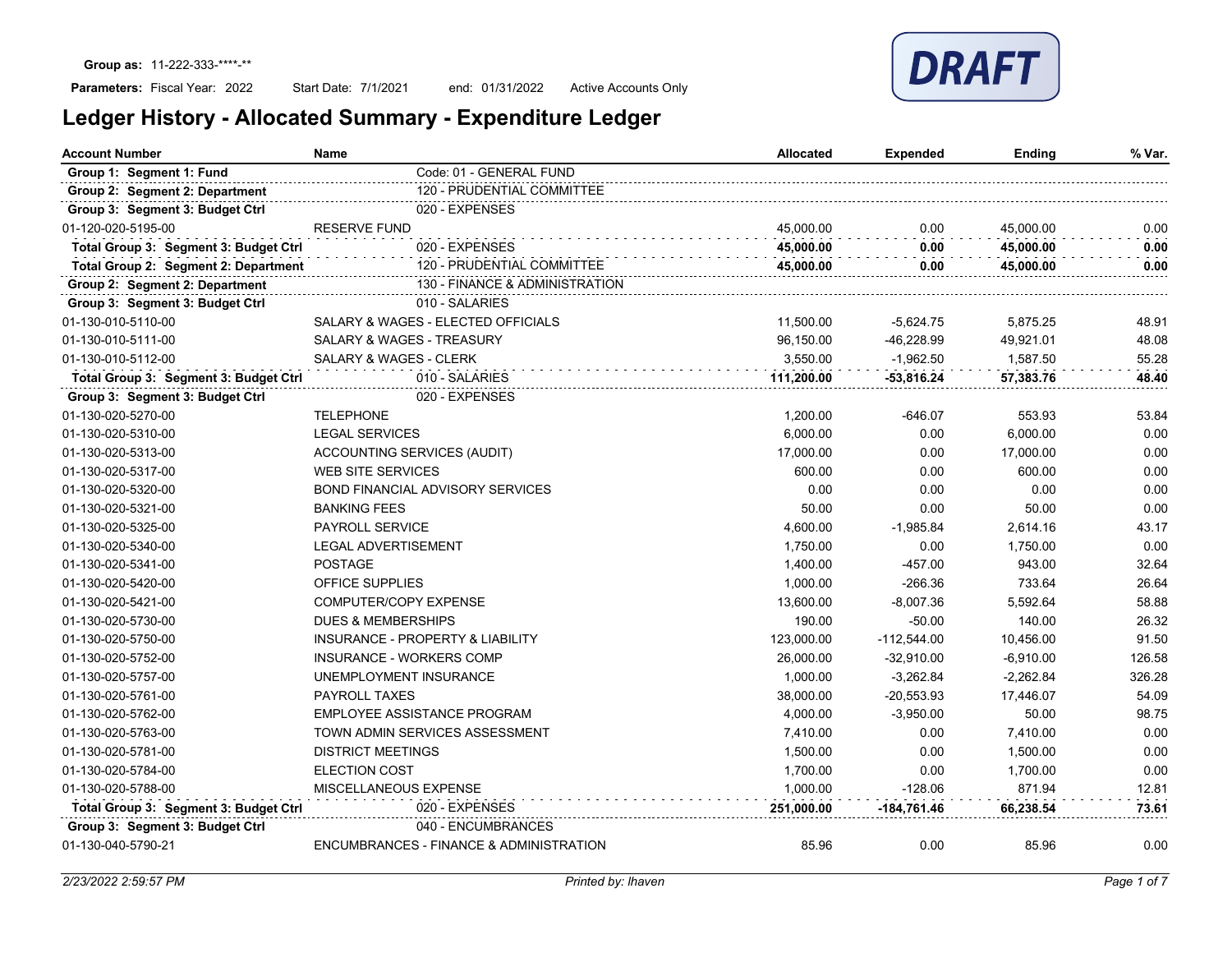

| <b>Account Number</b>                 | <b>Name</b>                                                              | <b>Allocated</b> | <b>Expended</b> | Ending        | % Var. |
|---------------------------------------|--------------------------------------------------------------------------|------------------|-----------------|---------------|--------|
| Total Group 3: Segment 3: Budget Ctrl | 040 - ENCUMBRANCES                                                       | 85.96            | 0.00            | 85.96         | 0.00   |
| Total Group 2: Segment 2: Department  | 130 - FINANCE & ADMINISTRATION                                           | 362,285.96       | $-238,577.70$   | 123,708.26    | 65.85  |
| Group 2: Segment 2: Department        | 220 - FIRE                                                               |                  |                 |               |        |
| Group 3: Segment 3: Budget Ctrl       | 010 - SALARIES                                                           |                  |                 |               |        |
| 01-220-010-5113-00                    | <b>SALARY &amp; WAGES - CHIEF</b>                                        | 160,465.00       | -76,485.78      | 83,979.22     | 47.67  |
| 01-220-010-5115-00                    | SALARY & WAGES - DEPUTY CHIEF                                            | 117,875.00       | $-64, 131.18$   | 53,743.82     | 54.41  |
| 01-220-010-5120-00                    | SALARY & WAGES - PERM FULL TIME                                          | 959,800.00       | -549,960.88     | 409,839.12    | 57.30  |
| 01-220-010-5124-00                    | SALARY & WAGES - INCIDENT PERM<br>35,000.00<br>$-18,484.85$<br>16,515.15 |                  |                 | 52.81         |        |
| 01-220-010-5125-00                    | SALARY & WAGES - TRAINING FT                                             | 75,000.00        | $-5,293.05$     | 69,706.95     | 7.06   |
| 01-220-010-5126-00                    | SALARY & WAGES - VACATION COVERAGE                                       | 116,820.00       | $-68,419.21$    | 48,400.79     | 58.57  |
| 01-220-010-5127-00                    | SALARY & WAGES - SICK COVERAGE                                           | 100,000.00       | $-33,811.01$    | 66,188.99     | 33.81  |
| 01-220-010-5128-00                    | SALARY & WAGES - PERSONAL COVERAGE                                       | 32,600.00        | $-11,601.59$    | 20,998.41     | 35.59  |
| 01-220-010-5129-00                    | SALARY & WAGES - HOLIDAY PAY                                             | 49,880.00        | $-64,036.80$    | $-14, 156.80$ | 128.38 |
| 01-220-010-5130-00                    | SALARY & WAGES - FULL TIME INJURY                                        | 60,000.00        | $-61,919.34$    | $-1,919.34$   | 103.20 |
| 01-220-010-5131-00                    | SALARY & WAGES - OTHER UNION                                             | 2,000.00         | 0.00            | 2,000.00      | 0.00   |
| 01-220-010-5132-00                    | SALARY & WAGES - EMERG LABOR                                             | 25,000.00        | $-4,614.05$     | 20,385.95     | 18.46  |
| 01-220-010-5133-00                    | SALARY & WAGES - LONGEVITY PAY                                           | 9,550.00         | $-6,300.00$     | 3,250.00      | 65.97  |
| 01-220-010-5144-00                    | SALARY & WAGES - EDUC INCENTIVE                                          | 53,920.00        | 0.00            | 53,920.00     | 0.00   |
| 01-220-010-5150-00                    | SALARY & WAGES - OTHER FT                                                | 25,000.00        | $-10,061.49$    | 14,938.51     | 40.25  |
| 01-220-010-5155-00                    | SALARY & WAGES - EMS OFFICER                                             | 10,000.00        | $-735.15$       | 9,264.85      | 7.35   |
| Total Group 3: Segment 3: Budget Ctrl | 010 - SALARIES                                                           | 1,832,910.00     | -975,854.38     | 857,055.62    | 53.24  |
| Group 3: Segment 3: Budget Ctrl       | 020 - EXPENSES                                                           |                  |                 |               |        |
| 01-220-020-5210-00                    | <b>ELECTRICITY</b>                                                       | 14,000.00        | $-5,830.57$     | 8,169.43      | 41.65  |
| 01-220-020-5212-00                    | <b>HEATING</b>                                                           | 6,550.00         | $-2,209.94$     | 4,340.06      | 33.74  |
| 01-220-020-5213-00                    | GASOLINE/DIESEL                                                          | 12,000.00        | $-6,348.78$     | 5,651.22      | 52.91  |
| 01-220-020-5243-00                    | <b>REPAIRS/MAINT - BUILDINGS</b>                                         | 17,000.00        | $-6,510.08$     | 10,489.92     | 38.29  |
| 01-220-020-5245-00                    | REPAIRS/MAINT - GROUNDS                                                  | 3,500.00         | $-890.21$       | 2,609.79      | 25.43  |
| 01-220-020-5246-00                    | <b>REPAIRS/MAINT - VEHICLES</b>                                          | 26,000.00        | $-15,894.87$    | 10,105.13     | 61.13  |
| 01-220-020-5247-00                    | REPAIRS/MAINT - RADIO EQUIP                                              | 5,000.00         | $-1,904.86$     | 3,095.14      | 38.10  |
| 01-220-020-5248-00                    | MAINT - PROTECTIVE CLOTHING                                              | 14,000.00        | $-769.99$       | 13,230.01     | 5.50   |
| 01-220-020-5249-00                    | <b>MAINT - UNIFORMS FT</b>                                               | 12,000.00        | $-2,004.55$     | 9,995.45      | 16.70  |
| 01-220-020-5270-00                    | <b>TELEPHONE</b>                                                         | 3,500.00         | $-1,767.82$     | 1,732.18      | 50.51  |
| 01-220-020-5275-00                    | 911 DISPATCH                                                             | 37,500.00        | $-36,634.67$    | 865.33        | 97.69  |
| 01-220-020-5277-00                    | TELEPHONE LINES - OTHER                                                  | 4,500.00         | $-1,078.64$     | 3,421.36      | 23.97  |
| 01-220-020-5300-00                    | PROFESSIONAL SERVICES                                                    | 20,000.00        | 0.00            | 20,000.00     | 0.00   |
| 01-220-020-5310-00                    | <b>LEGAL SERVICES</b>                                                    | 35,000.00        | $-3,738.75$     | 31,261.25     | 10.68  |
| 01-220-020-5312-00                    | PHYSICALS/PAT                                                            | 3,400.00         | $-642.18$       | 2,757.82      | 18.89  |
|                                       |                                                                          |                  |                 |               |        |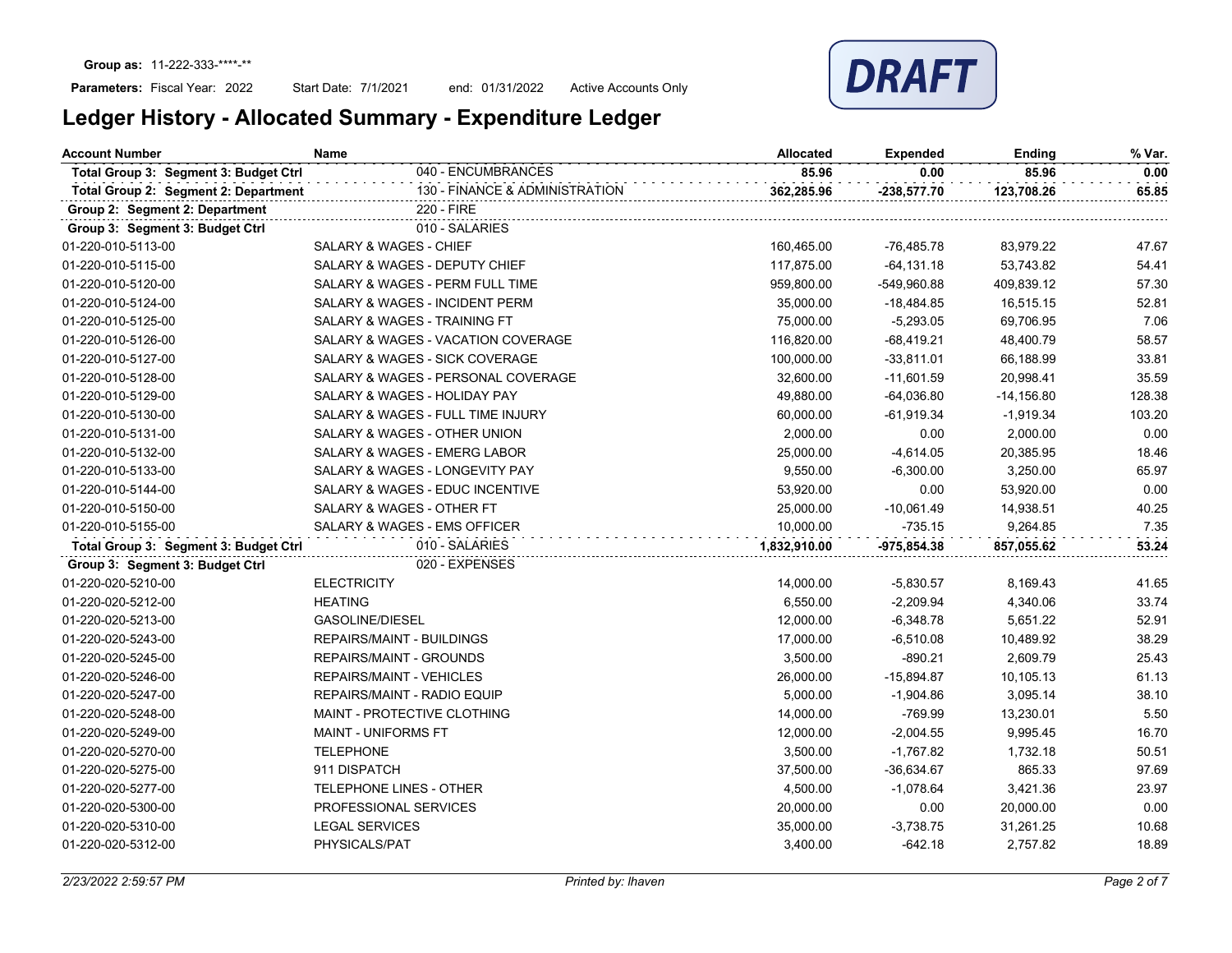

| <b>Account Number</b>                 | <b>Name</b>                                | <b>Allocated</b> | <b>Expended</b> | <b>Ending</b> | % Var. |
|---------------------------------------|--------------------------------------------|------------------|-----------------|---------------|--------|
| 01-220-020-5316-00                    | <b>CMED FEES</b>                           | 4,000.00         | $-2,095.73$     | 1,904.27      | 52.39  |
| 01-220-020-5324-00                    | AMBULANCE BILLING                          | 12,000.00        | $-4,290.14$     | 7,709.86      | 35.75  |
| 01-220-020-5343-00                    | <b>ADMINISTRATIVE EXPENSE</b>              | 18,000.00        | $-2,657.50$     | 15,342.50     | 14.76  |
| 01-220-020-5420-00                    | <b>OFFICE SUPPLIES</b>                     | 3,500.00         | $-44.97$        | 3,455.03      | 1.28   |
| 01-220-020-5423-00                    | <b>FIRE/RESCUE EQUIPMENT</b>               | 10.000.00        | $-1.554.47$     | 8.445.53      | 15.54  |
| 01-220-020-5424-00                    | <b>BUILDING SUPPLIES</b>                   | 8,000.00         | $-2,062.69$     | 5,937.31      | 25.78  |
| 01-220-020-5427-00                    | AMBULANCE SUPPLIES/EQUIPMENT               | 38,500.00        | $-18, 132.54$   | 20.367.46     | 47.10  |
| 01-220-020-5730-00                    | <b>DUES &amp; MEMBERSHIPS</b>              | 2,500.00         | $-1,000.00$     | 1.500.00      | 40.00  |
| 01-220-020-5740-00                    | <b>TRAINING &amp; EDUCATION</b>            | 22,000.00        | $-3,890.00$     | 18.110.00     | 17.68  |
| 01-220-020-5741-00                    | FIRE PREVENTION EDUCATION                  | 1,200.00         | $-278.94$       | 921.06        | 23.25  |
| 01-220-020-5759-00                    | <b>INFORMATION TECHNOLOGIES</b>            | 23.000.00        | $-2.584.51$     | 20.415.49     | 11.24  |
| 01-220-020-5767-00                    | <b>STATE GRANTS - FIRE</b>                 | 0.00             | $-68.092.90$    | $-68.092.90$  | 0.00   |
| 01-220-020-5788-00                    | MISCELLANEOUS EXPENSE                      | 1.000.00         | 0.00            | 1.000.00      | 0.00   |
| Total Group 3: Segment 3: Budget Ctrl | 020 - EXPENSES                             | 357.650.00       | $-192.910.30$   | 164.739.70    | 53.94  |
| Group 3: Segment 3: Budget Ctrl       | 040 - ENCUMBRANCES                         |                  |                 |               |        |
| 01-220-040-5790-21                    | <b>ENCUMBRANCES - FIRE</b>                 | 3,980.92         | $-3,980.92$     | 0.00          | 100.00 |
| Total Group 3: Segment 3: Budget Ctrl | 040 - ENCUMBRANCES                         | 3.980.92         | $-3.980.92$     | 0.00          | 100.00 |
| Total Group 2: Segment 2: Department  | 220 - FIRE                                 | 2,194,540.92     | $-1,172,745.60$ | 1,021,795.32  | 53.44  |
| Group 2: Segment 2: Department        | 424 - STREET LIGHTING                      |                  |                 |               |        |
| Group 3: Segment 3: Budget Ctrl       | 020 - EXPENSES                             |                  |                 |               |        |
| 01-424-020-5210-00                    | STREET LIGHTS - ELECTRICITY                | 5,100.00         | $-2,725.47$     | 2,374.53      | 53.44  |
| 01-424-020-5240-00                    | <b>STREET LIGHTS - MAINT</b>               | 1,900.00         | $-199.98$       | 1,700.02      | 10.53  |
| Total Group 3: Segment 3: Budget Ctrl | 020 - EXPENSES                             | 7.000.00         | $-2,925.45$     | 4,074.55      | 41.79  |
| Group 3: Segment 3: Budget Ctrl       | 040 - ENCUMBRANCES                         |                  |                 |               |        |
| 01-424-040-5790-21                    | <b>ENCUMBRANCES - STREET LIGHTS</b>        | 593.38           | -593.38         | 0.00          | 100.00 |
| Total Group 3: Segment 3: Budget Ctrl | 040 - ENCUMBRANCES                         | 593.38           | $-593.38$       | 0.00          | 100.00 |
| Total Group 2: Segment 2: Department  | 424 - STREET LIGHTING                      | 7,593.38         | $-3,518.83$     | 4,074.55      | 46.34  |
| Group 2: Segment 2: Department        | 450 - WATER                                |                  |                 |               |        |
| Group 3: Segment 3: Budget Ctrl       | 010 - SALARIES                             |                  |                 |               |        |
| 01-450-010-5114-00                    | SALARY & WAGES - SUPERINTENDENT            | 109,180.00       | $-59,401.44$    | 49.778.56     | 54.41  |
| 01-450-010-5120-00                    | SALARY & WAGES - SENIOR & JUNIOR OPERATORS | 175,155.00       | $-90,859.04$    | 84,295.96     | 51.87  |
| 01-450-010-5121-00                    | SALARY & WAGES - OFFICE MANAGER            | 63,994.00        | $-34,818.40$    | 29,175.60     | 54.41  |
| 01-450-010-5134-00                    | <b>SALARY &amp; WAGES - OT</b>             | 15,000.00        | $-7,409.29$     | 7,590.71      | 49.40  |
| 01-450-010-5140-00                    | SALARY & WAGES - ON-CALL                   | 11,700.00        | $-6,525.00$     | 5,175.00      | 55.77  |
| Total Group 3: Segment 3: Budget Ctrl | 010 - SALARIES                             | 375.029.00       | $-199,013.17$   | 176.015.83    | 53.07  |
| Group 3: Segment 3: Budget Ctrl       | 020 - EXPENSES                             |                  |                 |               |        |
| 01-450-020-5210-00                    | <b>ELECTRICITY</b>                         | 75,000.00        | $-38,923.65$    | 36,076.35     | 51.90  |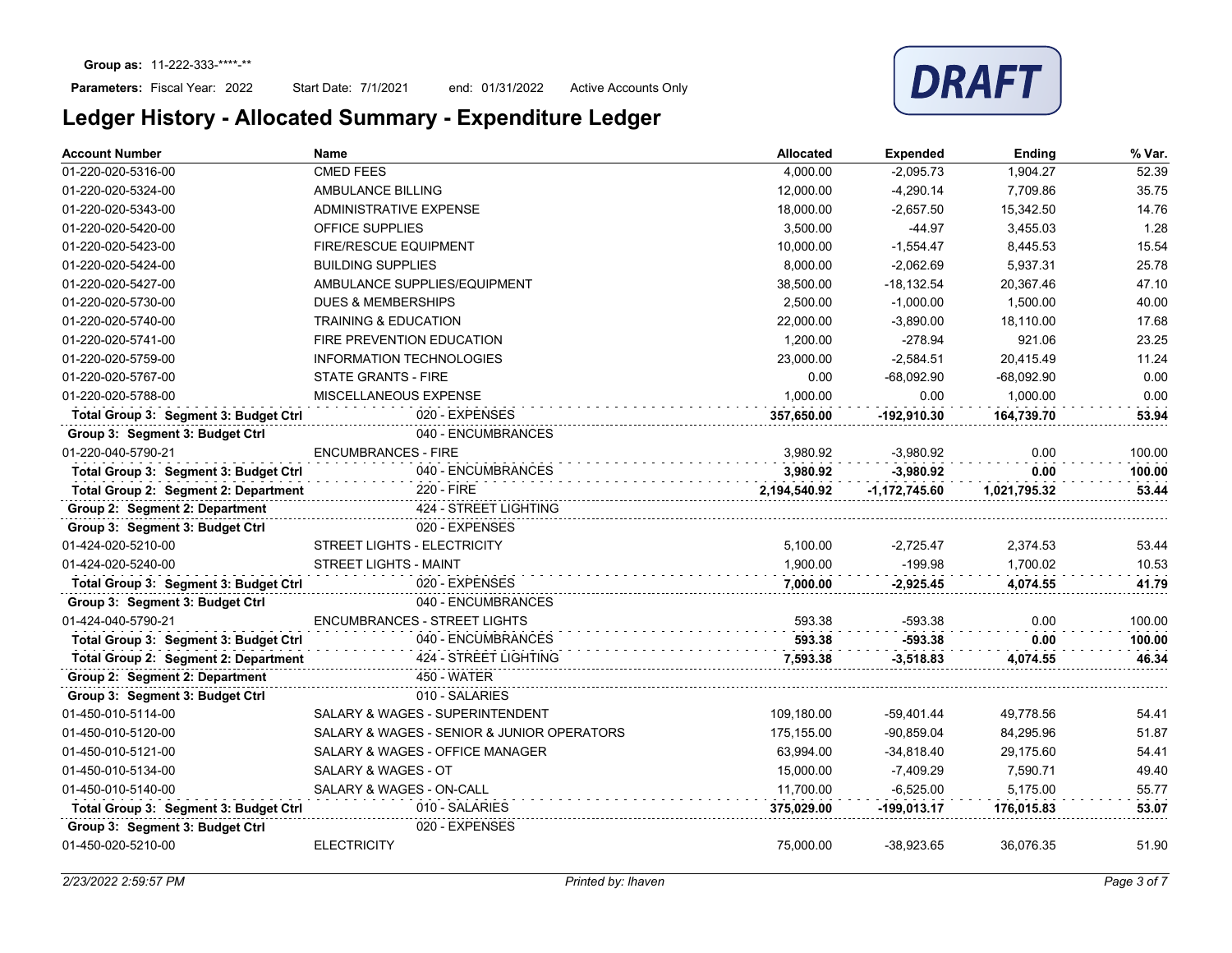

| <b>Account Number</b>                 | Name                              | <b>Allocated</b> | <b>Expended</b> | Ending       | % Var. |
|---------------------------------------|-----------------------------------|------------------|-----------------|--------------|--------|
| 01-450-020-5212-00                    | <b>HEATING</b>                    | 2,500.00         | $-1,089.87$     | 1,410.13     | 43.59  |
| 01-450-020-5213-00                    | GASOLINE/DIESEL                   | 10,000.00        | $-4,980.79$     | 5,019.21     | 49.81  |
| 01-450-020-5214-00                    | <b>CHEMICALS</b>                  | 25,000.00        | $-12,591.50$    | 12,408.50    | 50.37  |
| 01-450-020-5241-00                    | <b>REPAIRS/MAINT - MAINS</b>      | 13,500.00        | $-27,797.56$    | $-14,297.56$ | 205.91 |
| 01-450-020-5242-00                    | <b>REPAIRS/MAINT - STATIONS</b>   | 40,000.00        | $-33,332.24$    | 6,667.76     | 83.33  |
| 01-450-020-5243-00                    | <b>REPAIRS/MAINT - BUILDINGS</b>  | 5,000.00         | $-383.88$       | 4,616.12     | 7.68   |
| 01-450-020-5244-00                    | <b>REPAIRS/MAINT - TESTING</b>    | 15,000.00        | $-4,149.96$     | 10,850.04    | 27.67  |
| 01-450-020-5245-00                    | REPAIRS/MAINT - GROUNDS           | 8,000.00         | $-3,558.13$     | 4,441.87     | 44.48  |
| 01-450-020-5246-00                    | REPAIRS/MAINT - VEHICLES          | 3,200.00         | $-2,398.48$     | 801.52       | 74.95  |
| 01-450-020-5249-00                    | <b>UNIFORMS</b>                   | 2,000.00         | $-1,187.62$     | 812.38       | 59.38  |
| 01-450-020-5270-00                    | <b>TELEPHONE</b>                  | 3,100.00         | $-1,537.10$     | 1,562.90     | 49.58  |
| 01-450-020-5276-00                    | <b>CONSUMPTION ASSESSMENT</b>     | 2,000.00         | $-1,951.82$     | 48.18        | 97.59  |
| 01-450-020-5311-00                    | ENGINEERING/LEGAL                 | 50,000.00        | $-6.307.91$     | 43,692.09    | 12.62  |
| 01-450-020-5340-00                    | <b>LEGAL ADVERTISEMENT</b>        | 5,000.00         | 0.00            | 5,000.00     | 0.00   |
| 01-450-020-5341-00                    | <b>POSTAGE</b>                    | 7,500.00         | $-3,250.24$     | 4,249.76     | 43.34  |
| 01-450-020-5342-00                    | <b>PRINTING</b>                   | 8,000.00         | $-3,122.15$     | 4,877.85     | 39.03  |
| 01-450-020-5420-00                    | OFFICE SUPPLIES                   | 1,000.00         | $-220.04$       | 779.96       | 22.00  |
| 01-450-020-5421-00                    | COMPUTER/COPY EXPENSE             | 8,300.00         | $-2,975.00$     | 5,325.00     | 35.84  |
| 01-450-020-5424-00                    | <b>BUILDING SUPPLIES</b>          | 500.00           | $-431.94$       | 68.06        | 86.39  |
| 01-450-020-5425-00                    | TOOLS/HARDWARE                    | 1,500.00         | $-298.31$       | 1,201.69     | 19.89  |
| 01-450-020-5450-00                    | <b>METER REPLACEMENT</b>          | 10,000.00        | 0.00            | 10,000.00    | 0.00   |
| 01-450-020-5730-00                    | <b>DUES &amp; LICENSES</b>        | 2,650.00         | $-2,692.56$     | $-42.56$     | 101.61 |
| 01-450-020-5740-00                    | <b>TRAINING &amp; EDUCATION</b>   | 6,000.00         | $-1,478.90$     | 4,521.10     | 24.65  |
| 01-450-020-5788-00                    | MISCELLANEOUS EXPENSE             | 1,500.00         | $-475.00$       | 1,025.00     | 31.67  |
| 01-450-020-5789-00                    | SERVICE CONNECTIONS               | 26,000.00        | $-20,183.53$    | 5,816.47     | 77.63  |
| Total Group 3: Segment 3: Budget Ctrl | 020 - EXPENSES                    | 332,250.00       | -175,318.18     | 156,931.82   | 52.77  |
| Group 3: Segment 3: Budget Ctrl       | 040 - ENCUMBRANCES                |                  |                 |              |        |
| 01-450-040-5790-21                    | <b>ENCUMBRANCES - WATER</b>       | 29,248.85        | $-21,548.85$    | 7,700.00     | 73.67  |
| Total Group 3: Segment 3: Budget Ctrl | 040 - ENCUMBRANCES                | 29,248.85        | $-21,548.85$    | 7,700.00     | 73.67  |
| Group 3: Segment 3: Budget Ctrl       | 090 - TRANSFERS                   |                  |                 |              |        |
| 01-450-090-5963-00                    | USDA MAINTENANCE RESERVE TRANSFER | 15,500.00        | $-15,500.00$    | 0.00         | 100.00 |
| Total Group 3: Segment 3: Budget Ctrl | 090 - TRANSFERS                   | 15,500.00        | $-15,500.00$    | 0.00         | 100.00 |
| Total Group 2: Segment 2: Department  | 450 - WATER                       | 752,027.85       | -411,380.20     | 340,647.65   | 54.70  |
| Group 2: Segment 2: Department        | 490 - FACILITIES MAINTENANCE      |                  |                 |              |        |
| Group 3: Segment 3: Budget Ctrl       | 010 - SALARIES                    |                  |                 |              |        |
| 01-490-010-5160-00                    | SALARY & WAGES - PART TIME        | 3,759.00         | $-2,781.57$     | 977.43       | 74.00  |
| Total Group 3: Segment 3: Budget Ctrl | 010 - SALARIES                    | 3,759.00         | $-2,781.57$     | 977.43       | 74.00  |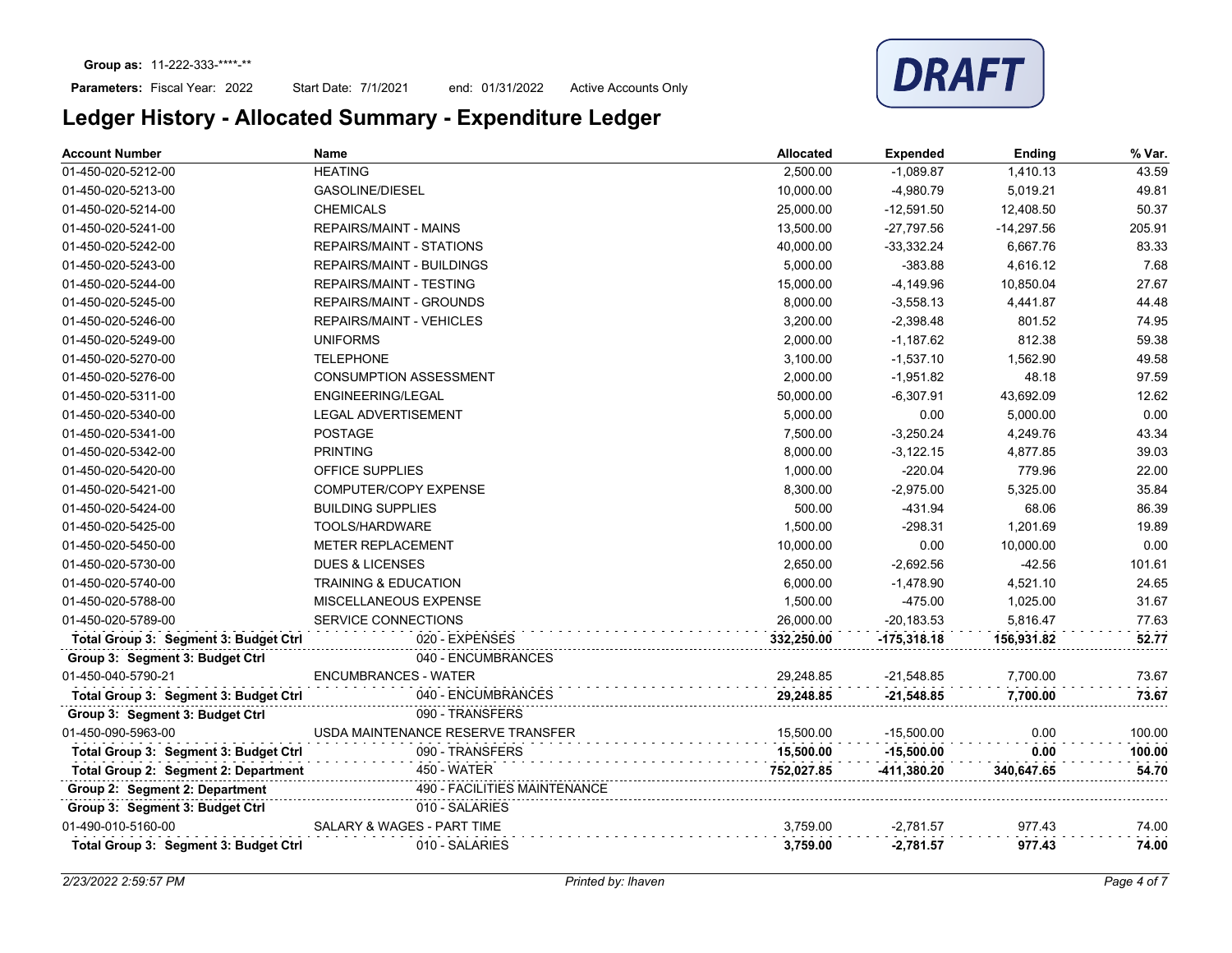

| <b>Account Number</b>                 | Name                                   | <b>Allocated</b> | <b>Expended</b> | <b>Ending</b> | % Var. |
|---------------------------------------|----------------------------------------|------------------|-----------------|---------------|--------|
| Group 3: Segment 3: Budget Ctrl       | 020 - EXPENSES                         |                  |                 |               |        |
| 01-490-020-5210-00                    | <b>ELECTRICITY</b>                     | 2,000.00         | $-745.94$       | 1,254.06      | 37.30  |
| 01-490-020-5211-00                    | <b>WATER</b>                           | 400.00           | $-123.00$       | 277.00        | 30.75  |
| 01-490-020-5212-00                    | <b>HEAT - OIL/GAS</b>                  | 2,400.00         | $-720.24$       | 1,679.76      | 30.01  |
| 01-490-020-5243-00                    | <b>REPAIRS/MAINT - BUILDINGS</b>       | 7,000.00         | $-482.20$       | 6,517.80      | 6.89   |
| 01-490-020-5245-00                    | <b>REPAIRS/MAINT - GROUNDS</b>         | 5,000.00         | $-2,587.00$     | 2,413.00      | 51.74  |
| 01-490-020-5251-00                    | <b>REPAIRS/MAINT - HVAC</b>            | 500.00           | $-1,168.30$     | $-668.30$     | 233.66 |
| 01-490-020-5270-00                    | <b>TELEPHONE &amp; INTERNET</b>        | 1,700.00         | $-990.39$       | 709.61        | 58.26  |
| 01-490-020-5273-00                    | <b>ALARM SERVICE</b>                   | 425.00           | $-725.00$       | $-300.00$     | 170.59 |
| 01-490-020-5424-00                    | <b>BUILDING SUPPLIES</b>               | 200.00           | $-71.20$        | 128.80        | 35.60  |
| 01-490-020-5426-00                    | <b>CUSTODIAL SUPPLIES</b>              | 300.00           | 0.00            | 300.00        | 0.00   |
| 01-490-020-5788-00                    | MISCELLANEOUS EXPENSE                  | 100.00           | $-1.67$         | 98.33         | 1.67   |
| Total Group 3: Segment 3: Budget Ctrl | 020 - EXPENSES                         | 20,025.00        | $-7,614.94$     | 12.410.06     | 38.03  |
| Group 3: Segment 3: Budget Ctrl       | 040 - ENCUMBRANCES                     |                  |                 |               |        |
| 01-490-040-5790-21                    | <b>ENCUMBRANCES - PUBLIC BUILDINGS</b> | 279.00           | $-279.00$       | 0.00          | 100.00 |
| Total Group 3: Segment 3: Budget Ctrl | 040 - ENCUMBRANCES                     | 279.00           | -279.00         | 0.00          | 100.00 |
| Total Group 2: Segment 2: Department  | 490 - FACILITIES MAINTENANCE           | 24,063.00        | $-10,675.51$    | 13,387.49     | 44.36  |
| Group 2: Segment 2: Department        | 610 - PUBLIC LIBRARY                   |                  |                 |               |        |
| Group 3: Segment 3: Budget Ctrl       | 020 - EXPENSES                         |                  |                 |               |        |
| 01-610-020-5766-00                    | <b>LIBRARY FUNDING</b>                 | 24,255.00        | $-24,255.00$    | 0.00          | 100.00 |
| Total Group 3: Segment 3: Budget Ctrl | 020 - EXPENSES                         | 24,255.00        | $-24,255.00$    | 0.00          | 100.00 |
| Total Group 2: Segment 2: Department  | 610 - PUBLIC LIBRARY                   | 24,255.00        | $-24,255.00$    | 0.00          | 100.00 |
| Group 2: Segment 2: Department        | 710 - DEBT SERVICE                     |                  |                 |               |        |
| Group 3: Segment 3: Budget Ctrl       | 020 - EXPENSES                         |                  |                 |               |        |
| 01-710-020-5910-00                    | LONG TERM DEBT - PRINCIPAL             | 0.00             | 0.00            | 0.00          | 0.00   |
| 01-710-020-5911-00                    | LONG TERM DEBT-PRINCIPAL -USDA         | 52,632.00        | 0.00            | 52,632.00     | 0.00   |
| 01-710-020-5912-00                    | LONG TERM DEBT - PRINCIPAL (new note)  | 230.000.00       | $-230,000.00$   | 0.00          | 100.00 |
| 01-710-020-5915-00                    | <b>LONG TERM DEBT - INTEREST</b>       | 73.000.00        | $-72,900.00$    | 100.00        | 99.86  |
| 01-710-020-5916-00                    | LONG TERM DEBT-INTEREST - USDA         | 40.263.00        | 0.00            | 40.263.00     | 0.00   |
| 01-710-020-5920-00                    | SHORT-TERM DEBT - PRINCIPAL            | 0.00             | 0.00            | 0.00          | 0.00   |
| 01-710-020-5925-00                    | <b>SHORT TERM INTEREST - NOTES</b>     | 0.00             | 0.00            | 0.00          | 0.00   |
| 01-710-020-5926-00                    | SHORT TERM INTEREST - ABATEMENTS       | 50.00            | 0.00            | 50.00         | 0.00   |
| Total Group 3: Segment 3: Budget Ctrl | 020 - EXPENSES                         | 395,945.00       | $-302,900.00$   | 93,045.00     | 76.50  |
| Total Group 2: Segment 2: Department  | 710 - DEBT SERVICE                     | 395,945.00       | -302,900.00     | 93,045.00     | 76.50  |
| Group 2: Segment 2: Department        | 910 - EMPLOYEE BENEFITS                |                  |                 |               |        |
| Group 3: Segment 3: Budget Ctrl       | 020 - EXPENSES                         |                  |                 |               |        |
| 01-910-020-5753-00                    | <b>INSURANCE - HEALTH</b>              | 323,000.00       | $-173,810.51$   | 149,189.49    | 53.81  |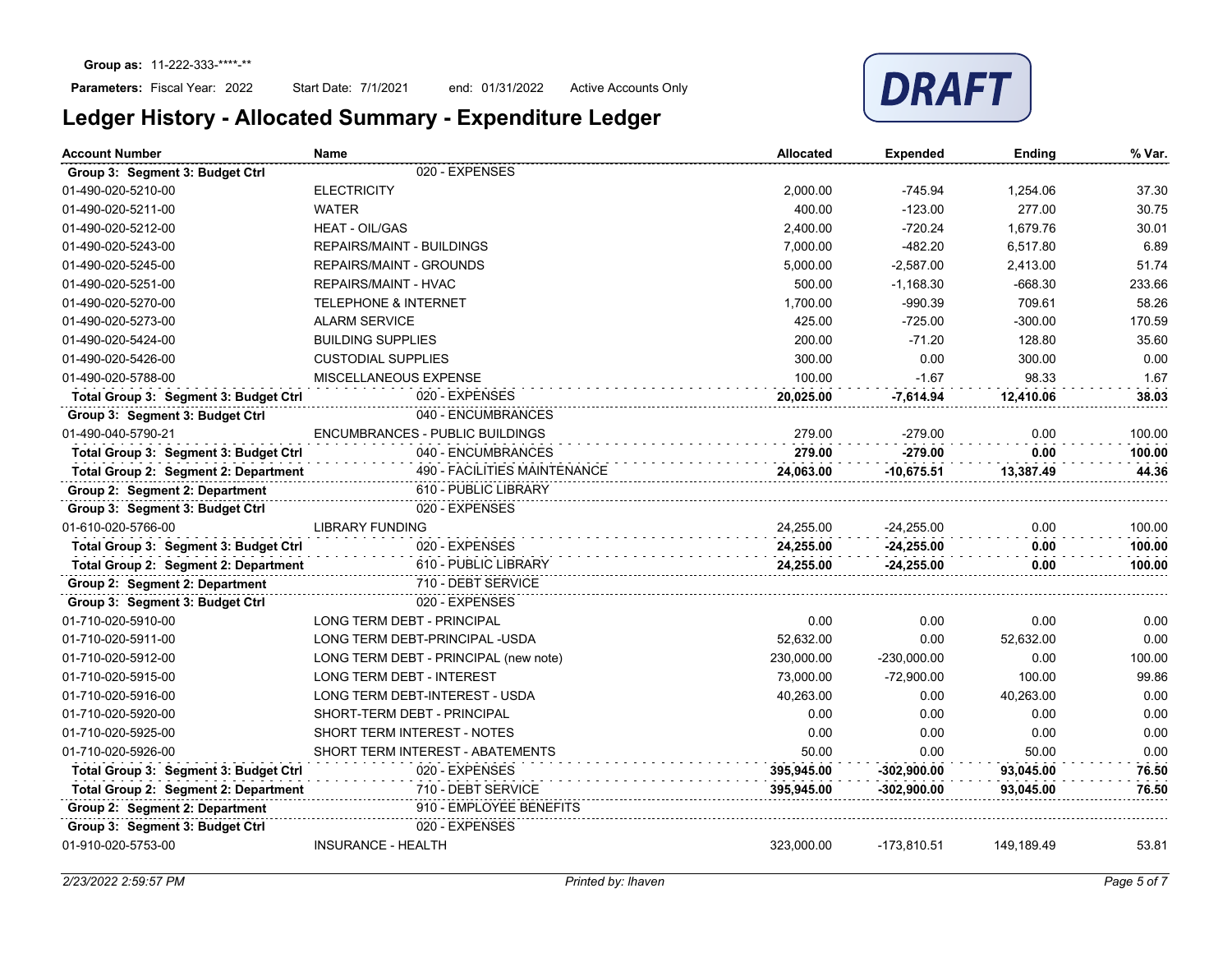

| <b>Account Number</b>                 | Name<br><b>Allocated</b>                  |               | <b>Expended</b> | Ending        | % Var. |
|---------------------------------------|-------------------------------------------|---------------|-----------------|---------------|--------|
| 01-910-020-5754-00                    | <b>INSURANCE - LIFE</b>                   | 500.00        | $-216.88$       | 283.12        | 43.38  |
| 01-910-020-5755-00                    | <b>INSURANCE - DENTAL</b>                 | 19,500.00     | $-9,269.69$     | 10,230.31     | 47.54  |
| 01-910-020-5756-00                    | MEDICAL INSURANCE OPTION PAYMENT          | 42,530.00     | $-34,320.30$    | 8.209.70      | 80.70  |
| 01-910-020-5760-00                    | RETIREMENT ASSESSMENT                     | 322,870.00    | -322,863.00     | 7.00          | 100.00 |
| Total Group 3: Segment 3: Budget Ctrl | 020 - EXPENSES                            | 708,400.00    | $-540,480.38$   | 167.919.62    | 76.30  |
| Total Group 2: Segment 2: Department  | 910 - EMPLOYEE BENEFITS                   | 708,400.00    | -540,480.38     | 167,919.62    | 76.30  |
| Group 2: Segment 2: Department        | 990 - District                            |               |                 |               |        |
| Group 3: Segment 3: Budget Ctrl       | 090 - TRANSFERS                           |               |                 |               |        |
| 01-990-090-5962-00                    | <b>TRANSFER TO STABILIZATION FUND</b>     | 35,000.00     | $-35,000.00$    | 0.00          | 100.00 |
| 01-990-090-5965-00                    | <b>TRANSFER TO OPEB TRUST FUND</b>        | 239,600.00    | $-239,600.00$   | 0.00          | 100.00 |
| 01-990-090-5969-00                    | TRANSFER TO WATER DEPT STABILIZATION FUND | 45.960.00     | -45.960.00      | 0.00          | 100.00 |
| Total Group 3: Segment 3: Budget Ctrl | 090 - TRANSFERS                           | 320,560.00    | $-320,560.00$   | 0.00          | 100.00 |
| Total Group 2: Segment 2: Department  | 990 - District                            | 320.560.00    | $-320,560.00$   | 0.00          | 100.00 |
| Total Group 1: Segment 1: Fund        | Code: 01 - GENERAL FUND                   | 4,834,671.11  | $-3.025.093.22$ | 1,809,577.89  | 62.57  |
| Group 1: Segment 1: Fund              | Code: 30 - CAPITAL PROJECTS FUND          |               |                 |               |        |
| Group 2: Segment 2: Department        | 220 - FIRE                                |               |                 |               |        |
| Group 3: Segment 3: Budget Ctrl       | 203 - FIRE REHAB                          |               |                 |               |        |
| 30-220-203-5831-20                    | <b>FIRE STATION REPAIRS</b>               | 40.694.70     | $-14.296.54$    | 26,398.16     | 35.13  |
| Total Group 3: Segment 3: Budget Ctrl | 203 - FIRE REHAB                          | 40.694.70     | $-14.296.54$    | 26.398.16     | 35.13  |
| Total Group 2: Segment 2: Department  | 220 - FIRE                                | 40.694.70     | $-14.296.54$    | 26.398.16     | 35.13  |
| Group 2: Segment 2: Department        | <b>450 - WATER</b>                        |               |                 |               |        |
| Group 3: Segment 3: Budget Ctrl       | 404 - 20-11 WATER SECURITY SYSTEM         |               |                 |               |        |
| 30-450-404-5832-00                    | <b>USDA EXPENDITURES</b>                  | 0.00          | $-275.00$       | $-275.00$     | 0.00   |
| 30-450-404-5851-19                    | WATER DEPT SECURITY SYSTEM                | 42.975.00     | $-8.445.18$     | 34.529.82     | 19.65  |
| Total Group 3: Segment 3: Budget Ctrl | 404 - 20-11 WATER SECURITY SYSTEM         | 42.975.00     | $-8.720.18$     | 34.254.82     | 20.29  |
| Group 3: Segment 3: Budget Ctrl       | 410 - 10-15 WATER TANKS                   |               |                 |               |        |
| 30-450-410-5830-15                    | <b>WATER TANK</b>                         | 312.634.00    | 0.00            | 312.634.00    | 0.00   |
| Total Group 3: Segment 3: Budget Ctrl | 410 - 10-15 WATER TANKS                   | 312,634.00    | 0.00            | 312,634.00    | 0.00   |
| Total Group 2: Segment 2: Department  | 450 - WATER                               | 355,609.00    | $-8,720.18$     | 346.888.82    | 2.45   |
| Group 2: Segment 2: Department        | 490 - FACILITIES MAINTENANCE              |               |                 |               |        |
| Group 3: Segment 3: Budget Ctrl       | 020 - EXPENSES                            |               |                 |               |        |
| 30-490-020-5241-18                    | <b>SPACE REVIEW</b>                       | 42,687.00     | 0.00            | 42,687.00     | 0.00   |
| 30-490-020-5241-22                    | USE DETERMINATION - SCHOOL PROPERTY       | $-207,500.00$ | 0.00            | $-207,500.00$ | 0.00   |
| 30-490-020-5243-22                    | ACQUISITION & MAINT - SCHOOL PROPERTY     | $-45,000.00$  | 0.00            | $-45,000.00$  | 0.00   |
| Total Group 3: Segment 3: Budget Ctrl | 020 - EXPENSES                            | $-209,813.00$ | 0.00            | $-209,813.00$ | 0.00   |
| Total Group 2: Segment 2: Department  | 490 - FACILITIES MAINTENANCE              | -209,813.00   | 0.00            | -209,813.00   | 0.00   |
| Total Group 1: Segment 1: Fund        | Code: 30 - CAPITAL PROJECTS FUND          | 186.490.70    | $-23.016.72$    | 163.473.98    | 12.34  |